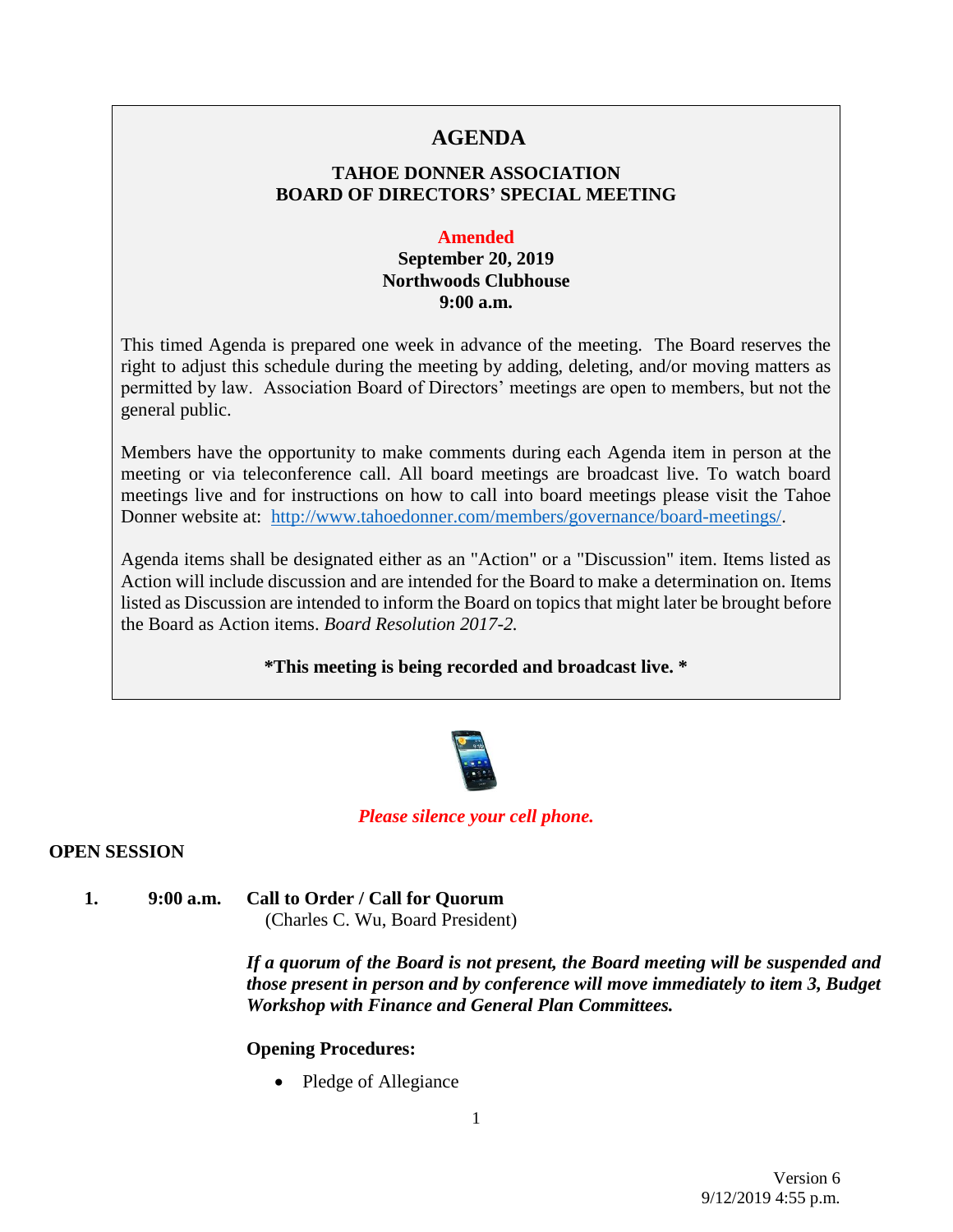### **2. 9:01 a.m. Member & Director Comments**

Property owners' comments are welcomed at this time for matters not on the agenda and are limited to three minutes. However, members may submit additional comments by email to the Board at [board@tahoedonner.com.](mailto:board@tahoedonner.com) The Board president will recognize members to comment on agenda items as they occur. Members are requested to identify themselves and to include Unit and Lot Number or Tahoe Donner address. Directors and Staff are limited by law to brief responses and clarifying questions to matters not on the agenda. Directors may request Staff to report back to the Board concerning such matters and place the matter on a future Board agenda.

Board meetings are defined by the Davis-Stirling Act as a gathering of a majority of directors at the same time and place to "hear, discuss, or deliberate upon any item of business that is within the authority of the Board." (Civ. Code §4090.) A Board meeting is a meeting of the corporation's Board of Directors to conduct business of the corporation.

### **3. 9:05 a.m. Action: Merge the Equipment and Developmend Fund**

The Board of Directors will discuss and consider merging the equipment and development fund.

#### **4. 9:10 a.m. Discussion: 2020 Budget Workshop with Finance and General Plan Committees** (Michael Salmon, Director of Finance & Accounting)

The Board of Directors will discuss the following items during the 2020 Budget Workshop with the Finance and General Plan Committees:

| --- |                |                                                   |
|-----|----------------|---------------------------------------------------|
|     | • $10:00$ a.m. | <b>Capital Funds Review</b>                       |
|     |                | and Changes Since Sept. 12 Workshop               |
|     | • $9:10$ a.m.  | Overview of Current Draft Recommended 2020 Budget |

### **5. 10:30 a.m. BREAK**

#### **6. 10:40 a.m. Discussion: 2020 Budget Workshop with Finance and General Plan Committees** (Michael Salmon, Director of Finance & Accounting)

The Board of Directors will discuss the following items during the 2020 Budget Workshop with the Finance and General Plan Committees:

- 10:40 a.m. Operating Fund Rates Review
- 11:40 a.m. Discussion of Budget Draft Changes (if any)

#### **7. 12:00 p.m. Lunch**

All members are invited to join the Board of Directors for lunch. The Board Meeting will resume promptly at 12:30 p.m. to item 8 Executive Session.